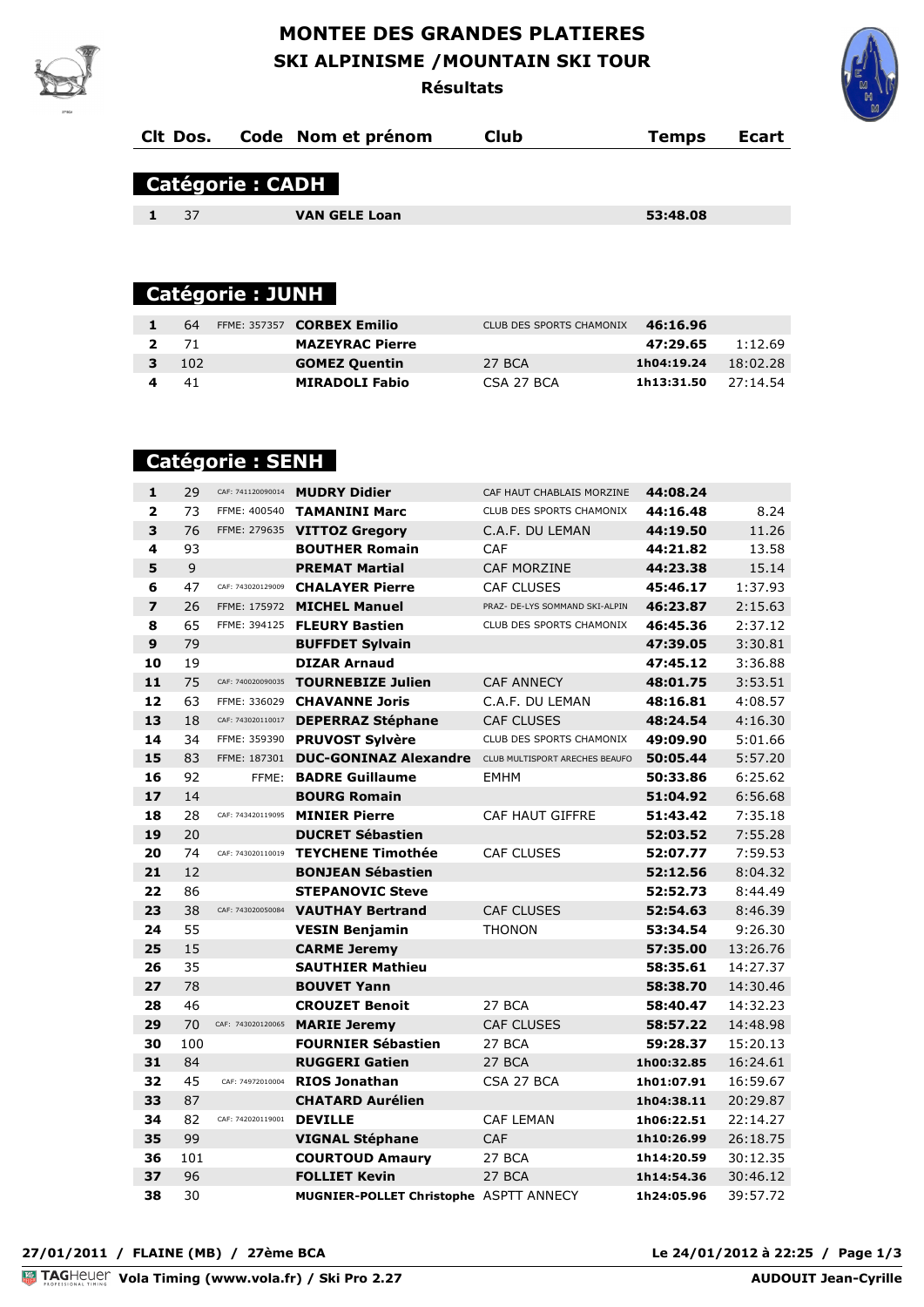|                         | CIt Dos.       |                   | Code Nom et prénom              | <b>Club</b>                      | Temps      | <b>Ecart</b> |  |  |
|-------------------------|----------------|-------------------|---------------------------------|----------------------------------|------------|--------------|--|--|
|                         |                |                   |                                 |                                  |            |              |  |  |
| <b>Catégorie : V1H</b>  |                |                   |                                 |                                  |            |              |  |  |
| 1                       | 62             |                   | FFME: 278254 BURNET Stephane    | C.A.F. DU LEMAN                  | 44:54.28   |              |  |  |
| $\overline{\mathbf{2}}$ | $\overline{7}$ | FFME: 021080      | <b>GAYDON Antoine</b>           | CAF HAUT CHABLAIS MORZINE        | 46:01.72   | 1:07.44      |  |  |
| 3                       | 91             |                   | CAF: FABRE Laurent              | <b>EMHM</b>                      | 46:06.79   | 1:12.51      |  |  |
| 4                       | 72             | FFME: 108468      | <b>PAUTHIER Vincent</b>         | C.A.F. DU LEMAN                  | 46:47.77   | 1:53.49      |  |  |
| 5                       | 85             | FFME: 109067      | <b>LEONARD Marc</b>             | CSA 27 BCA                       | 47:22.88   | 2:28.60      |  |  |
| 6                       | 24             | FFME: 328412      | <b>MARTIN David</b>             | <b>CLUB DES SPORTS CHAMONIX</b>  | 49:06.74   | 4:12.46      |  |  |
| $\overline{z}$          | 51             |                   | FFME: 356550 MOLLI Didier       | CLUB DES SPORT DE CHAMONIX       | 50:43.99   | 5:49.71      |  |  |
| 8                       | 60             | FFME: 275891      | <b>MATHIS Gregory</b>           | 27 BCA                           | 51:09.64   | 6:15.36      |  |  |
| 9                       | 52             | CAF: 747020100128 | <b>SERAMOUR Rémy</b>            | <b>CAF SALLANCHES</b>            | 52:00.66   | 7:06.38      |  |  |
| 10                      | 97             |                   | <b>VUAGNOUX Jérome</b>          | <b>LES CARROZ</b>                | 53:41.99   | 8:47.71      |  |  |
| 11                      | 13             |                   | <b>BOURCET Olivier Louis</b>    |                                  | 54:09.66   | 9:15.38      |  |  |
| 12                      | 17             | CAF: 744920129006 | <b>DEMOLIS Olivier</b>          | <b>CAF SAINT-JOIRE</b>           | 54:20.95   | 9:26.67      |  |  |
| 13                      | 69             | FFME: 354407      | <b>MALLINJOUD Philippe</b>      | PRAZ- DE-LYS SOMMAND SKI-ALPIN   | 54:35.68   | 9:41.40      |  |  |
| 14                      | 4              |                   | <b>MIRADOLI Mathias</b>         | CSA 27 BCA                       | 57:18.97   | 12:24.69     |  |  |
| 15                      | 32             | CAF: 744920129007 | <b>PICCOT Henri</b>             | <b>CAF SAINT-JOIRE</b>           | 57:44.14   | 12:49.86     |  |  |
| 16                      | 67             |                   | <b>GERINIERE Francois</b>       |                                  | 58:48.01   | 13:53.73     |  |  |
| 17                      | 88             |                   | <b>MISSILIER Laurent</b>        |                                  | 58:50.89   | 13:56.61     |  |  |
| 18                      | 40             | CAF: 749319860041 | <b>ZURFLUH Etienne</b>          | CAF REIGNIER-ESERY               | 59:14.40   | 14:20.12     |  |  |
| 19                      | 103            |                   | <b>CHOMETY Fabrice</b>          | <b>TANNINGES</b>                 | 59:41.31   | 14:47.03     |  |  |
| 20                      | 81             | A FAIRE CAR PAYE  | <b>LUCAS Eric</b>               | PISTEUR A FLAINE                 | 1h02:28.85 | 17:34.57     |  |  |
| 21                      | 31             |                   | <b>ORSAT Lionel</b>             |                                  | 1h04:34.94 | 19:40.66     |  |  |
| 22                      | $\overline{2}$ | PAS DE LICENCE    | <b>GUILLEMAIN Thierry</b>       | 27 BCA                           | 1h05:12.39 | 20:18.11     |  |  |
| 23                      | 104            |                   | <b>CHARMOT Charles</b>          |                                  | 1h06:40.83 | 21:46.55     |  |  |
| 24                      | 98             |                   | <b>MARION Frédéric</b>          | <b>LES CARROZ</b>                | 1h06:52.72 | 21:58.44     |  |  |
| 25                      | 27             |                   | <b>BOLO Thierry</b>             | CSA 27 BCA                       | 1h12:07.46 | 27:13.18     |  |  |
| 26                      | 68             | CAF: 745720090024 | <b>LUSSIANA Jean Christophe</b> | CAF ATTITUDE MONTAGNE 1h28:36.27 |            | 43:41.99     |  |  |

#### **Catégorie : V2H**

| $\mathbf{1}$            | 10 | FFME: 402057      | <b>AMOUDRUZ René</b>      | PRAZ- DE-LYS SOMMAND SKI-ALPIN | 46:27.58   |          |
|-------------------------|----|-------------------|---------------------------|--------------------------------|------------|----------|
| $\overline{2}$          | 77 |                   | <b>BALLY Marc</b>         | <b>SUISSE</b>                  | 48:35.76   | 2:08.18  |
| 3                       | 57 | FFME: 399796      | <b>GUESDON Jean-Marc</b>  | PRAZ- DE-LYS SOMMAND SKI-ALPIN | 51:02.61   | 4:35.03  |
| 4                       | 48 | FFME: 370386      | <b>TAVERNIER Gilbert</b>  | C.A.F. HAUT CHABLAIS MORZINE   | 56:24.26   | 9:56.68  |
| 5                       | 25 | FFME: 333454      | <b>MARTIN Eric</b>        | CLUB ALPIN FRANCAIS HAUT GIFFR | 56:40.36   | 10:12.78 |
| 6                       | 22 |                   | <b>GANDER Alain</b>       |                                | 57:02.32   | 10:34.74 |
| $\overline{\mathbf{z}}$ | 59 |                   | <b>DENAIX Michel</b>      | CSA 27 BCA                     | 57:30.82   | 11:03.24 |
| 8                       | 3  |                   | <b>MOREL Guy</b>          |                                | 58:12.93   | 11:45.35 |
| 9                       | 6  | CAF: 741019930170 | <b>ROUILLET Philippe</b>  | <b>CAF SALEVE</b>              | 1h00:19.60 | 13:52.02 |
| 10                      | 21 |                   | <b>FILLON Jean-Louis</b>  |                                | 1h00:26.38 | 13:58.80 |
| 11                      | 16 | CAF: 743020120058 | <b>DA MOUTA Serge</b>     | <b>CAF CLUSES</b>              | 1h00:38.94 | 14:11.36 |
| 12                      | 23 |                   | <b>LAPLACE Jean-Luc</b>   | PRAZ MONTAGNE                  | 1h04:14.91 | 17:47.33 |
| 13                      | 89 |                   | <b>SCHMITT Jean-Luc</b>   | 27 BCA                         | 1h12:09.85 | 25:42.27 |
| 14                      | 49 | CAF: 742320000028 | <b>BARACHIN Jean-Yves</b> | <b>CAF ARAVIS</b>              | 1h27:46.21 | 41:18.63 |
| 15                      | 42 |                   | <b>PUGNAT Benoit</b>      |                                | 1h32:15.29 | 45:47.71 |

## **Catégorie : V3H**

|      | $\sqrt{53}$ | MST <b>GADIOLET Jean</b>           | CAF MEGEVE | 50:22.87 |         |
|------|-------------|------------------------------------|------------|----------|---------|
| 2 33 |             | <b>PREMAT Yves</b>                 |            | 52:10.38 | 1:47.51 |
|      | - 36        | CAF: 743019950116 SONJON Jean Loup | CAF CLUSES | 57:14.81 | 6:51.94 |